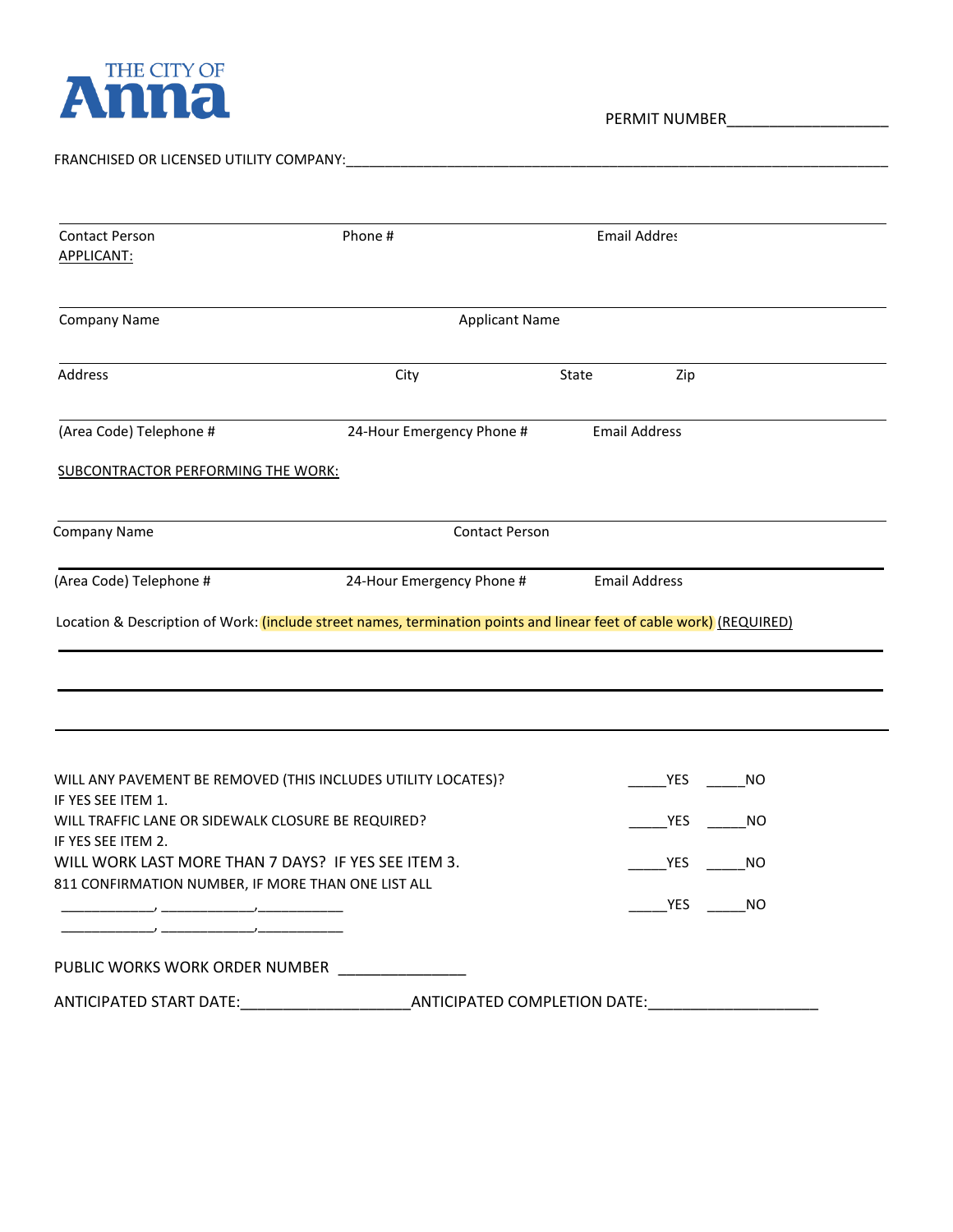

PERMIT NUMBER

## **EMERGENCY NUMBERS**

For all incidents involving damage the City of Anna's Public Works Department must be notified call at 972-9244510 For accidents involving injuries or affecting Public Safety call 911 For incidents/accidents affecting Atmos Gas call 1-800-460-3030 For incidents/accidents affecting Oncor Electric Delivery call 1-888-313-4747 For incidents/accidents affecting GCEC Electric Delivery call 1-903-482-7183 AT&T/SBC Customer Service Bureau Manager on Duty 1-800-286-8313

# Contractor Must:

 SUBMIT APPLICATION (EITHER IN PERSON AT PUBLIC WORKS, 3223 N. POWELL PKWY OR VIA FAX TO 972-9244527, INCLUDEING THE FOLLOWING

- (1) COPY OF PLANS,
- (1) COPY OF ALL MAPS (MAPS MUST NOT BE LARGER THAN 11 X 17)

## ITEM #1

(1) CALL 24 HRS BEFORE REPLACEMENT OF CONCRETE AT PUBLIC WORKS OFFICE 972-924-4510.

### ITEM #2

(1) COPY OF A LEGIBLE SITE SPECIFIC TRAFFIC CONTROL PLAN "LINE DRAWING ONLY, NO AERIAL PHOTO". PLAN MUST INCLUDE NORTH ARROW, STREET NAME, AND AREA OF CONSTRUCTION.

### ITEM #3

- (2) A three feet by three feet information sign stating the identitiy of the persondoing the work, a local telephone number and Ownersls identity shall be placed at the location where construction is to occur 48 hours prior to the beginning of work in the Right-of-Way and shall continue to be posted at the location during the entire time the work is occurring. The informational sign will be posted on the Public Right-of-Way 100 feet before the construction location commences, unless other posting arrangements are approved by the Director.
- (3) When projects last more than seven calendar days, the Owner shall also provide written notification to all adjacent property occupants 48 hours prior to the beginning of construction. Information fliers shall include the person doing the work, a local telephone number, Owner's identity, and proposed schedule.
- (4) Owner shall provide the notice aboce to record and occupants (if applicable) of all properties abutting the same Public Right-of-Way within 300 linear feet of any area where facilites are to be relocated or removed prior to initaing such work.
- (5) COPY OF A LEGIBLE SITE SPECIFIC TRAFFIC CONTROL PLAN "LINE DRAWING ONLY, NO AERIAL PHOTO". PLAN MUST INCLUDE NORTH ARROW, STREET NAME, AND AREA OF CONSTRUCTION.

ALL THREE PAGES MUST BE COMPLETED WITH APPLICANT'S SIGNATURE AND DATE BEFORE PERMIT WILL BE APPROVED. QUESTIONS REGARDING PERMITS PLEASE CALL 972-9244510.

- ALL PERMITS WILL BE EMAILED TO FRANCHISED OR LICENSED UTILITY COMPANY, APPLICANT, AND SUB CONTRACTOR FOLLOWING APPROVAL.
- 48 HOURS PRIOR TO COMMENCING WORK THE CONTRACTOR SHALL CONTACT:
- THE PUBLIC WORKS DEPARTMENT OFFICE AT 972-924-4510 FOR LINE LOCATESNOTE: TRAFFIC AND WATER LOCATES ARE DONE ON AN INCREMENTAL BASIS AND NO WORK WILL BE PERMITTED UNTIL ALL LOCATES ARE MARKED IN THE FIELD.
- THIS PERMIT WILL BECOME NULL AND VOID IF CONSTRUCTION HAS NOT BEGUN WITHIN 30-DAYS.